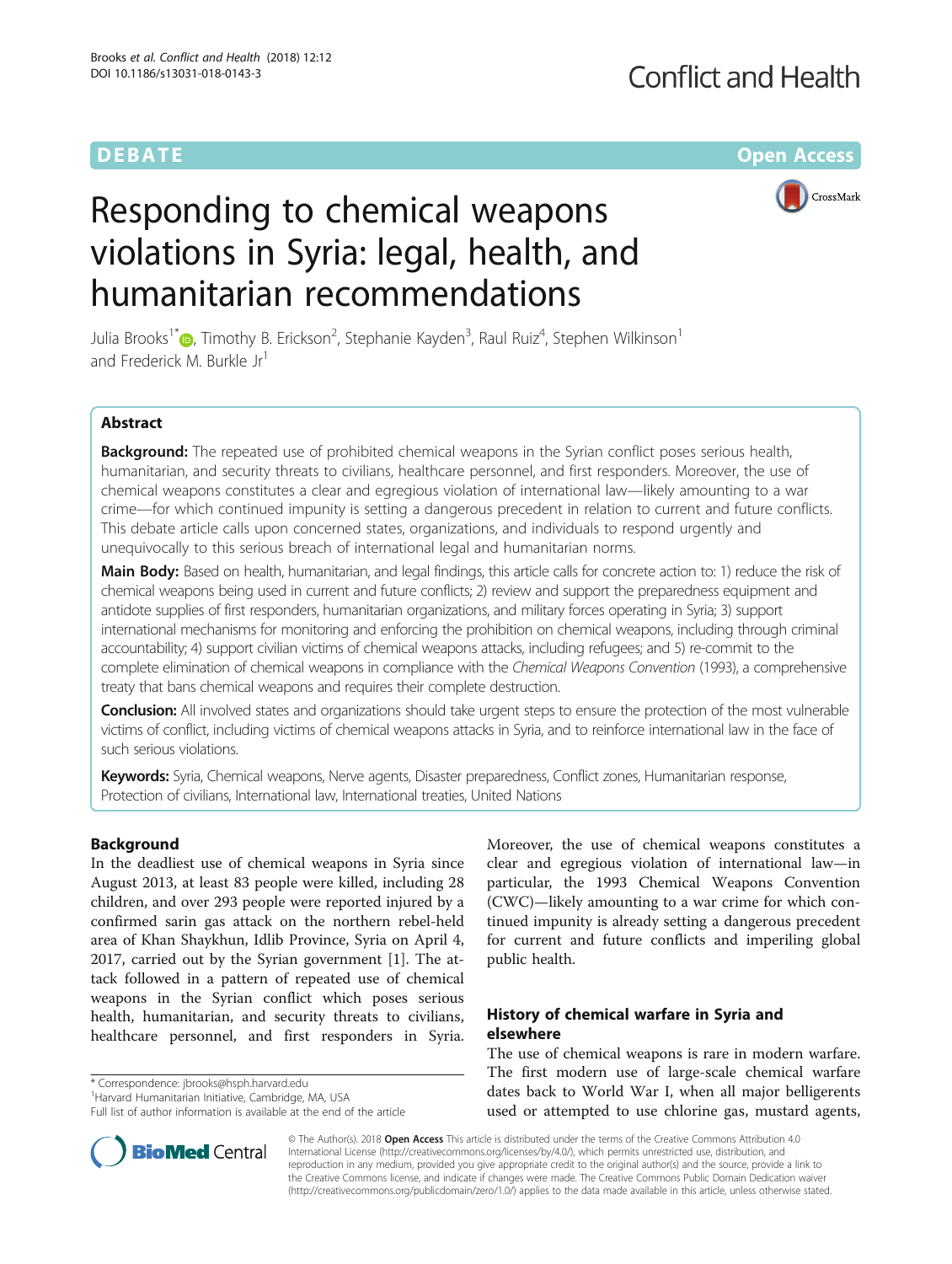and/or phosgene, killing an estimated 100,000 troops. In 1988, Iraqi leader Saddam Hussein used mustard gas and nerve agents against Iranian ground forces and Kurdish rebels, killing thousands [\[2](#page-6-0)].

The alleged use of internationally banned chemical weapons such as sarin and chlorine gas in Syria can be traced back to 2013, when the first reports became known in many locations, including Khan Al Asal, [\[3](#page-6-0)] Sarqib, [\[4](#page-6-0)] Ghouta, [[5](#page-6-0)] and Jobar [\[6](#page-6-0)]. According to the most recent statistics, there have been 234 separate and documented chemical attacks since the beginning of the Syrian war, resulting in over 13,000 injuries and 3415 deaths [[7\]](#page-6-0). Two hundred eleven of these attacks were attributed to chlorine gas alone, or chlorine with traces of sarin.

The United Nations (UN), on numerous occasions, has confirmed the use of chemical weapons in Syria. Between March 2013 and March 2017, the UN Human Rights Council-mandated Commission of Inquiry on Syria "documented 25 incidents of chemical weapons use in the Syrian Arab Republic, of which 20 were perpetrated by government forces and used primarily against civilians," not including the Khan Shaykhun attack in April 2017 [[8\]](#page-6-0). These incidents have entailed the use of sarin, which has been used in multiple incidents, [[9\]](#page-6-0) as well as other chemical weapons, foremost among them chlorine gas, which has reportedly become "almost routine" in northern Syria [[10\]](#page-6-0).

# Health and medical impacts of sarin gas and other nerve agents

The health and medical impacts of chemical weapons are severe, immediate, and life threatening, causing horrendous injuries and rapid death, especially for children. Upon exposure to nerve agents, for example, victims are likely to experience drooling, vomiting, and diarrhea, followed by paralysis and asphyxiation. Those who do not die are likely to suffer from long-term neurological damage. Contributing to the cruelty of these weapons, chemical attacks are particularly deadly for civilians sheltering below ground from conventional weapons attacks, since gas agents are often denser than air and can therefore transform basements or bomb shelters into death traps [\[11\]](#page-6-0).

Exposure and poisoning by a nerve agent like sarin or venomous agent X, also known as VX, disrupts cholinergic transmission of the nerve signals throughout the body, leading to symptoms that may include constriction of pupils (miosis), profuse salivation, involuntary urination and defecation, respiratory distress, muscle paralysis, loss of consciousness, and seizures. Death may result by asphyxiation and bronchospasm due to a loss of control of the respiratory muscles and inability to clear pulmonary secretions (bronchorrhea).

Symptoms will appear within a few seconds after exposure to the vapor form, and from within a few minutes to up to several hours after exposure to the liquid form. Any liquid contact with the skin, unless washed off immediately, could be fatal. Children are more vulnerable than adults to the lethal effects because of their closer proximity to the ground, smaller body mass, higher respiratory rate, increased skin permeability, and immature metabolic systems [\[12\]](#page-6-0).

#### Response and treatment

Recovery from nerve agent exposure is possible with focused and immediate treatment, but available antidotes must be used rapidly to be effective. If victims have been exposed to a nerve agent, they should be removed from the source of the exposure and evacuated into fresh air. Skin decontamination of toxic chemical warfare nerve agents is crucial for mitigating the systemic toxicity. Contaminated clothing should be removed by rescuers wearing personal protective equipment. Rescuers should also rapidly wash and decontaminate the victims with soap and copious amounts of water and should remove and dispose of clothing in a sealed, secure biological plastic bag to avoid secondary exposure. Family members and rescue personnel risk cross-contamination and secondary toxicity if not adequately protected with latex gloves and proper equipment when handling and treating victims.

The basis for the medical management of nerve agentpoisoned casualties is derived from clinical experience with pesticide poisoning [[13](#page-6-0)]. The two pillars of treatment include parenteral administration of atropine (2-6 mg every 5–10 min) to counter the muscarinic effects of excess acetylcholine, and 1-2 g of pralidoxime (2-PAM) to cleave the nerve agent from acetylcholinesterase and restore the active site. Atropine should be administered until symptoms of bradycardia, bronchospasm, and bronchorrhea resolve, a process that may require extraordinarily high doses of atropine. Current military field treatments for nerve agent intoxication include auto-injectors containing atropine and 2-PAM, which help to restore the transmission of nerve signals in the body [[14](#page-6-0)]. With severe cases of nerve agent poisoning, large doses of atropine may be required, often exceeding available supplies. In many lowor middle-income countries such as Syria, 2-PAM is too costly and not readily available. A flood of victims after a nerve agent attack such as sarin gas may quickly deplete hospital supplies of atropine and 2-PAM. Moreover, although much of the current atropine supply in Syria is expired, healthcare providers should be aware that, if necessary, these antidotes may be used on an emergency basis beyond their expiration date [[15](#page-6-0)].

Several leading concerns with regard to the immediate humanitarian response include: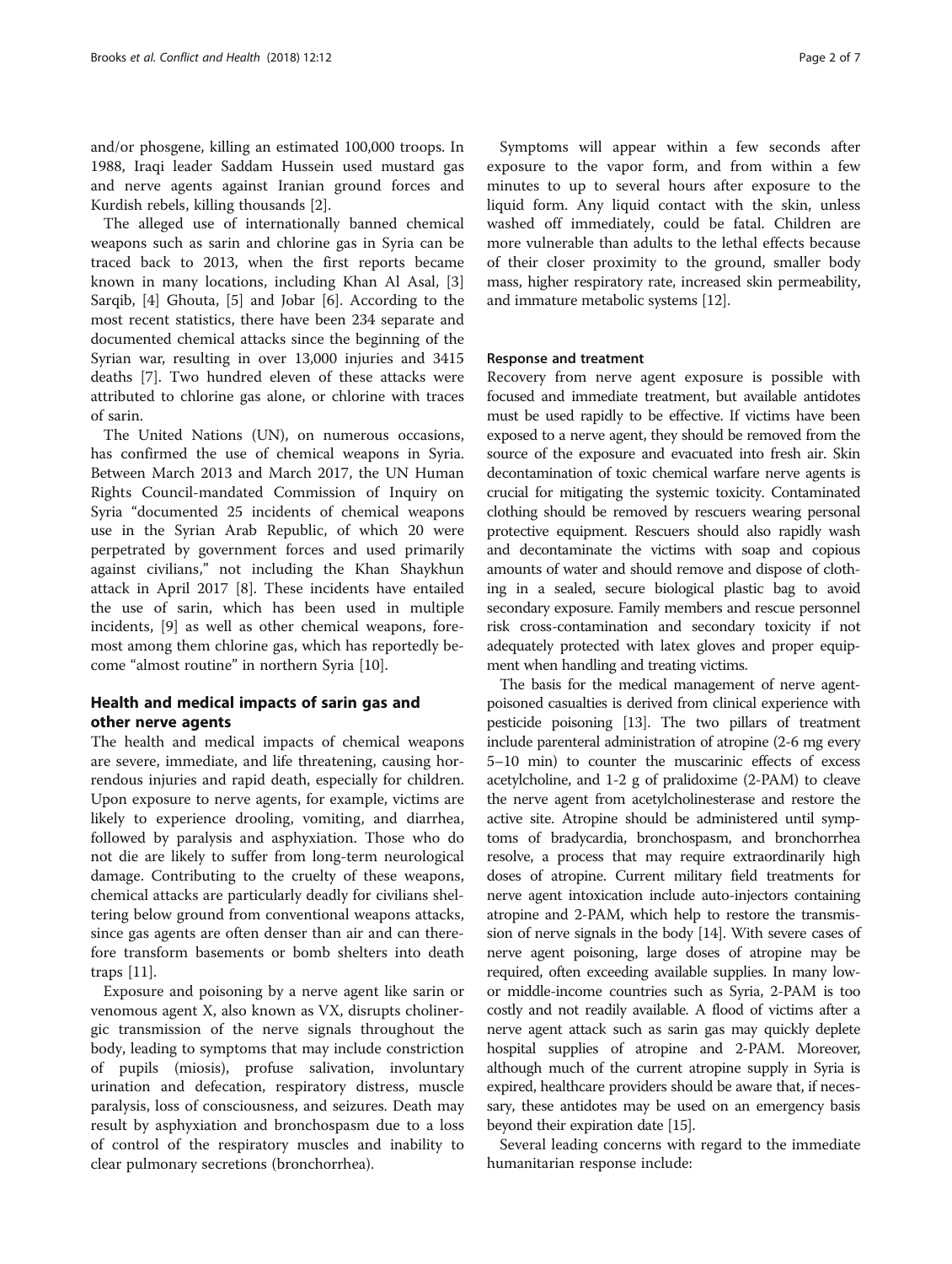- The absence of available technology for identifying which chemical agent has been used, impacting upon immediate response, attribution, and accountability efforts [\[16\]](#page-6-0)
- The lack of sufficient personal protective equipment for first responders (whether civil or military)
- Insufficient antidote reserves (particularly oxides [2-PAM])
- The danger of rescuers or grieving families subjecting themselves to toxic exposure, whether from the victim's secretions (lung secretions, vomit, diarrhea) or directly from the nerve agent itself if the skin is not properly decontaminated

Moreover, beyond the particular concerns outlined above, the ability of healthcare providers to respond to the use of chemical weapons has been severely hampered by the direct and repeated targeting of medical facilities and personnel—a war crime under international law—including by the use of conventional and chemical weapons [\[8](#page-6-0)]. This "weaponisation of health care" has made Syria "the most dangerous place on earth for health-care providers": over 800 health workers have been killed in the conflict, [\[17\]](#page-6-0) and many more injured, incarcerated, or tortured, sparking a mass exodus of healthcare workers from the country [\[18](#page-6-0)]. This unprecedented challenge to medical humanitarianism, and the failure of the international community to effectively respond, has given rise to growing calls for rethinking the provision of healthcare and humanitarian assistance in conflict [\[19](#page-6-0)].

# Strict prohibition of chemical weapons under international law

The use of chemical weapons in armed conflict not only poses a serious risk to the health of civilians but also is strictly and unambiguously prohibited under international law. Warring parties are prohibited from using chemical weapons in any situation or circumstances (in international or non-international armed conflict) against any persons (civilians or soldiers). Chemical weapons may also not be used in retaliation for a previous chemical weapons attack.

These prohibitions date back to the late 19th century [[20\]](#page-6-0) and were most recently articulated and developed in the 1993 CWC, which entered into force in 1997. The CWC prohibits the use, development, production, stockpiling, and transfer of chemical weapons, and it established the Organisation for the Prohibition of Chemical Weapons (OPCW) for the purposes of implementation [[21\]](#page-6-0). The CWC obliges parties to: destroy all existing chemical weapons and production facilities under international verification; monitor the chemical industry to prevent the emergence of new weapons; provide assistance and protection to States Parties against chemical

threats; and foster the peaceful use of chemistry. Considering its near universal membership (with 192 States Parties at present) and intrusive verification mechanisms, the CWC is widely considered to be one of the most successful disarmament treaties. Only four states—Egypt, North Korea, South Sudan, and Israel (which has signed but not ratified)—remain outside of the convention [\[11](#page-6-0)].

As of October 2016, the OPCW verified that approximately 90% of the world's declared stockpile of 72,304 metric tons of chemical agent had been destroyed, [[22](#page-6-0)] including 90% of the U.S.'s declared stockpile of 33,600 metric tons of chemical agent, in line with States Parties' obligations to work towards complete disarmament.

#### Syrian chemical weapons disarmament

While not previously a member, Syria agreed to join the CWC following international pressure sparked by the August 2013 Ghouta attack [[23\]](#page-6-0). It became a party to the CWC in September 2013 (with entry into force in October) and reported an inventory of 1300 tons of chemical agents and precursors to the OPCW. By June 2014, the OPCW had verified the destruction of 24 of Syria's 27 declared production and storage facilities (the remaining sites were deemed too dangerous to visit) and the removal from the country of all of Syria's declared chemical weapons.

Since then, however, suspicions of undeclared stockpiles (including of sarin, chlorine, and ricin) and reports of chemical weapons use in Syria have persisted. UN investigators found "compelling confirmation" of the use of chemical weapons in Syria in 2014 and 2015, leading the UN to establish the "OPCW-UN Joint Investigative Mechanism," which later attributed responsibility to the Syrian government (on three occasions) and ISIS (on one occasion) [\[24\]](#page-6-0).

In light of the evidence of continued possession and use of chemical weapons in Syria, and the volatility and complexity of the current conflict, concerns also exist over the potential for the Syrian regime to transfer such weapons to non-state actors (such as Hezbollah in Lebanon) or to other states (such as Iran or North Korea). The risk also exists, especially in the event of regime collapse, that the Syrian regime could lose control of these weapons, resulting in further proliferation. Given the events that this section has described, it is apparent that there is an immediate need to understand the extent of remaining undeclared weapons stockpiles in Syria—including potential bio-weapons capabilities—and to work toward their destruction.

### Enforcement

As the conflict in Syria becomes increasingly complex due to a range of factors—including the conflict's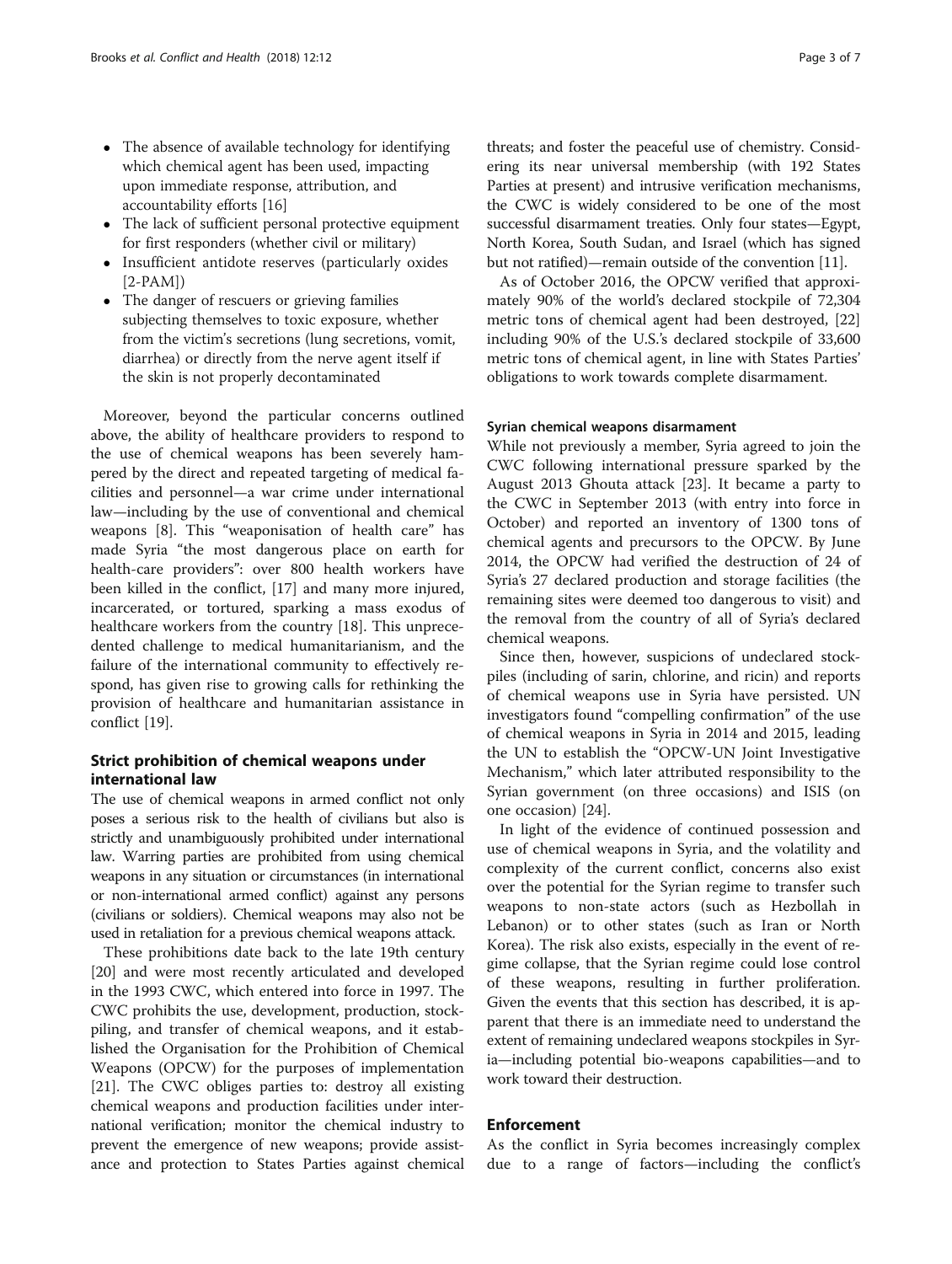protracted nature, the plethora of fragmented armed groups operating in the country, and the geopolitical importance of the conflict—it is critical to consider the international diplomatic pressure points that may prevent Syria from using chemical weapons in the future and to hold those responsible to account. Both sanctions and criminal accountability measures are available to states and the international community to enforce the international ban on the use of chemical weapons. From a humanitarian perspective, it is also crucial that any such actions be accompanied by measures to mitigate the impact on already vulnerable populations.

#### Condemnation

First, states must condemn the use of chemical weapons in the strongest possible terms. Many political leaders and international bodies have already voiced strong ethical and legal objections condemning the use of chemical weapons. However, the Security Council (SC) has failed to formally condemn the attacks or take further action to stop them. On April 12, 2017, the SC tabled a draft resolution—backed by the U.S., U.K., and France but opposed by Russia with its veto power—which would have condemned the chemical weapons attack in Khan Shaykhun and called for accountability. While continuing to work to break the gridlock in the SC, other states should individually and collectively act to forcefully condemn the use of chemical weapons in Syria.

#### OPCW enforcement powers

Second, if the OPCW finds a state party to be in violation of the CWC, it may authorize sanctions. The OPCW may not authorize the use of military force, and although it may consult with the SC to do so if appropriate, the SC itself is limited both by individual veto power and the lack of a military response capability apart from Member States. Given the clear evidence of repeated violation in Syria – despite the OPCW disarmament mission – the OPCW should use its power to urge its Member States who have not already done so to institute sanctions against Syria over the use of chemical weapons.

#### Sanctions

Third, sanctions constitute another available and nonmilitary means for states to enforce the ban on chemical weapons vis-à-vis the Syrian regime. In February 2017, Russia cast its seventh SC veto (and China its sixth veto) blocking an attempt by the U.S., U.K., and France to impose collective sanctions on Syria over the use of chemical weapons. In contrast, the SC has passed sanctions against ISIS, Al-Nusra Front, Al-Qaida, and other designated terrorist organizations operating in Syria. A number of states have nonetheless applied a range of sanctions against the Syrian government and key individuals and organizations supporting the Assad regime since the beginning of the conflict, as have the regional bodies such as the European Union, the Arab League, and the Organization of Islamic Cooperation. States that have not already done so should consider instituting further sanctions against Syria for chemical weapons-related violations. However, this should be done with caution, as sanctions may also cause disproportionate harm to civilians, raising significant humanitarian concerns, as discussed in greater detail below.

#### The responsibility to protect

The widespread and systematic nature of international law violations in the Syrian conflict has also sparked significant debate over the potential application of the doctrine of Responsibility to Protect (R2P). In 2005, recognizing the failure to adequately respond to the most heinous crimes known to humankind, world leaders made a commitment to protect populations from genocide, war crimes, ethnic cleansing, and crimes against humanity at the UN World Summit. This commitment under R2P stipulates that individual states carry the primary responsibility for the protection of populations from mass atrocity crimes and that the international community has a responsibility to assist states in fulfilling this responsibility. Accordingly, under R2P, the international community should use appropriate diplomatic, humanitarian, and other peaceful means to protect populations from these crimes. If a State fails to protect its populations or is in fact the perpetrator of crimes, the international community must be prepared to take stronger measures, including the collective use of force through the SC. Much of the doctrine of R2P is a restatement of existing commitments, rather than new international law, though the Syrian context merits considerable reflection on R2P and how the international community can collectively renew and live up to its commitments to civilian protection [\[25\]](#page-6-0). Thus far, the Russian veto on the SC has prevented a collective decision to authorize the use of force to protect civilians in Syria.

#### Health & humanitarian consequences

From a humanitarian perspective, it is crucial that any enforcement measures—such as sanctions or the use of UN peace enforcement action—consider and mitigate the impact on already vulnerable civilian populations. For instance, any military action, if deemed appropriate, must be carried out in accordance with international humanitarian law (IHL), including the obligation to protect civilians from adverse impacts of the conflict [[26\]](#page-6-0). Similarly, any sanction measures should ideally be multilateral, targeted at the members and supporters of the regime, accompanied by humanitarian assistance for vulnerable populations, and combined with other diplomatic efforts and incentives.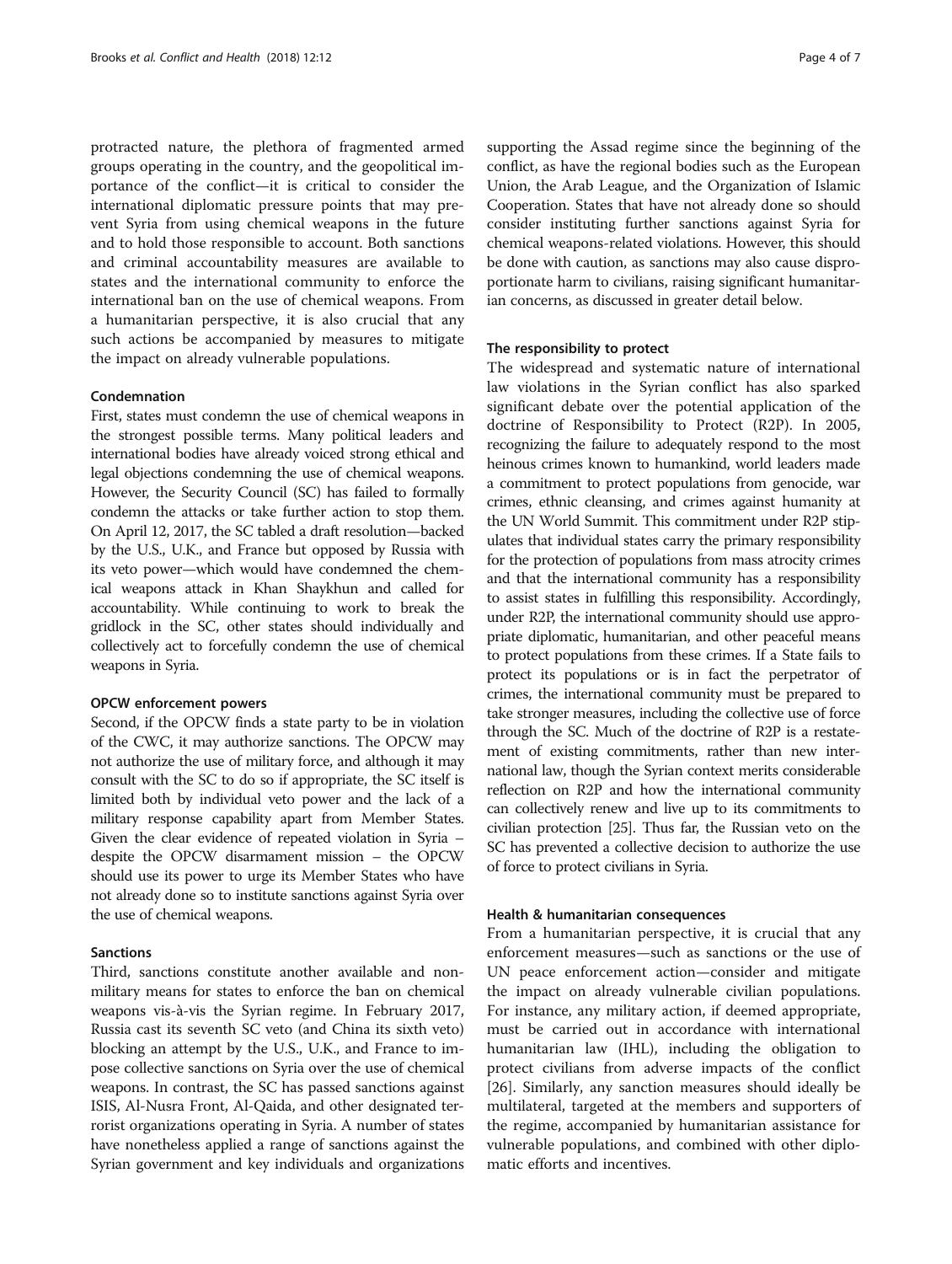Finally, it should be noted that while the use of chemical weapons constitutes an egregious violation of international law with devastating impacts on civilians, it is far from the only such violation to be committed in the Syrian conflict which needs to be addressed. Parties to the conflict, especially the Syrian government, have routinely used other internationally sanctioned weapons, including cluster munitions and incendiary weapons, and have carried out deliberate and systematic attacks on civilians, hospitals, cultural heritage sites, and other protected persons and objects, in direct violation of international law and medical neutrality [\[27](#page-6-0)].

#### Accountability

It is also critical to pursue individual criminal accountability for the use of chemical weapons and other serious violations of international law committed in Syria. While many of these options are currently being pursued in tandem, each faces significant barriers necessitating significantly more international support to achieve even partial justice.

#### Independent Mechanism to prepare future prosecutions

In December 2016, the UN General Assembly established an "Independent Mechanism" to assist in investigation and prosecution of serious international crimes committed in Syria. This Mechanism's aim is to supplement the work of the existing UN Commission of Inquiry on Syria by taking on a pre-prosecutorial function: consolidating, preserving, and analyzing evidence in order to prepare files to assist in future investigations and prosecutions of those individually responsible for serious international crimes. The effective operation of the Independent Mechanism will depend on sufficient funding and political support by Member States, and ultimately, the opening up of avenues for prosecution.

#### International Criminal Court (ICC)

The International Criminal Court (ICC) offers one potential avenue for pursuing individual criminal accountability for the use of chemical weapons in Syria, though political and jurisdictional issues pose significant barriers to its involvement. Established by the Rome Statute in 1998 and beginning operations in 2003, the ICC is the first permanent international criminal court for the investigation and prosecution of perpetrators of the most serious international crimes, including the use of chemical weapons. Since Syria is not a State Party to the Rome Statute (and neither are Russia, the U.S., Iran, or other key parties to the Syria conflict), the ICC does not have a clear basis for jurisdiction. The ICC would be able to exercise jurisdiction over the situation in Syria if: 1) the Syrian government ratifies the Rome Statute; 2) the Syrian government accepts the jurisdiction of the ICC through a declaration; or 3) the SC refers the situation in Syria to the ICC. With regard to a referral by the SC of the situation in Syria to the ICC, this option has thus far been attempted but blocked at the SC by the vetoes of permanent members Russia and China. The ICC could, however, exercise jurisdiction over crimes committed by dual nationals of Syria and a state party to the ICC (e.g., ISIS foreign fighters who are nationals of European ICC Member States). Furthermore, if the ICC were to gain jurisdiction over the situation in Syria, the Court would still face a number of hurdles in prosecuting cases, including gaining custody of highlevel accused, such as President Assad, and protecting witness and victim participation. The prosecutor would, however, benefit from the existence of a "staggering" body of evidence that has already been gathered and analyzed [[28\]](#page-6-0).

#### Establishment of an ad hoc tribunal

Beyond the ICC, the international community—either through a SC decision or agreement with the affected state—may also set up an ad hoc international or hybrid international-domestic criminal tribunal to prosecute serious international crimes, such as the use of chemical weapons, as states have done for cases in the former Yugoslavia, Rwanda, Sierra Leone, Lebanon, and Cambodia. Some have advocated for the establishment of such an ad hoc tribunal for Syria, though the permanent ICC is generally considered to be a more viable option, given the political difficulties and costs of establishing a separate court de novo.

#### Domestic prosecutions of international crimes

In addition to international criminal courts, states may also prosecute the use of prohibited chemical weapons in their domestic courts, provided that they have incorporated these international crimes into their domestic criminal codes and are able to gain custody over the accused (e.g., as refugees, asylum seekers, or foreign fighters). Several prosecutions of accused Syrian war criminals have already been initiated in European states (including Germany, France, the Netherlands, Norway, Spain, Sweden, and Switzerland) through the exercise of domestic or universal jurisdiction. These developments indicate that it may also be possible to prosecute further Syrian perpetrators who have fled to Turkey, Jordan, Lebanon, or the U.S., as well as dual Syrian nationals or foreign fighters. Given the lack of political will for accountability at the international level, these domestic cases are critically important to advancing justice in the near term. However, their overall impact on the situation in Syria is likely to be limited. In light of this reality, concerned states and organizations should support legal and investigative efforts in national jurisdictions, while at the same time continuing to investigate and prepare cases for future international prosecution and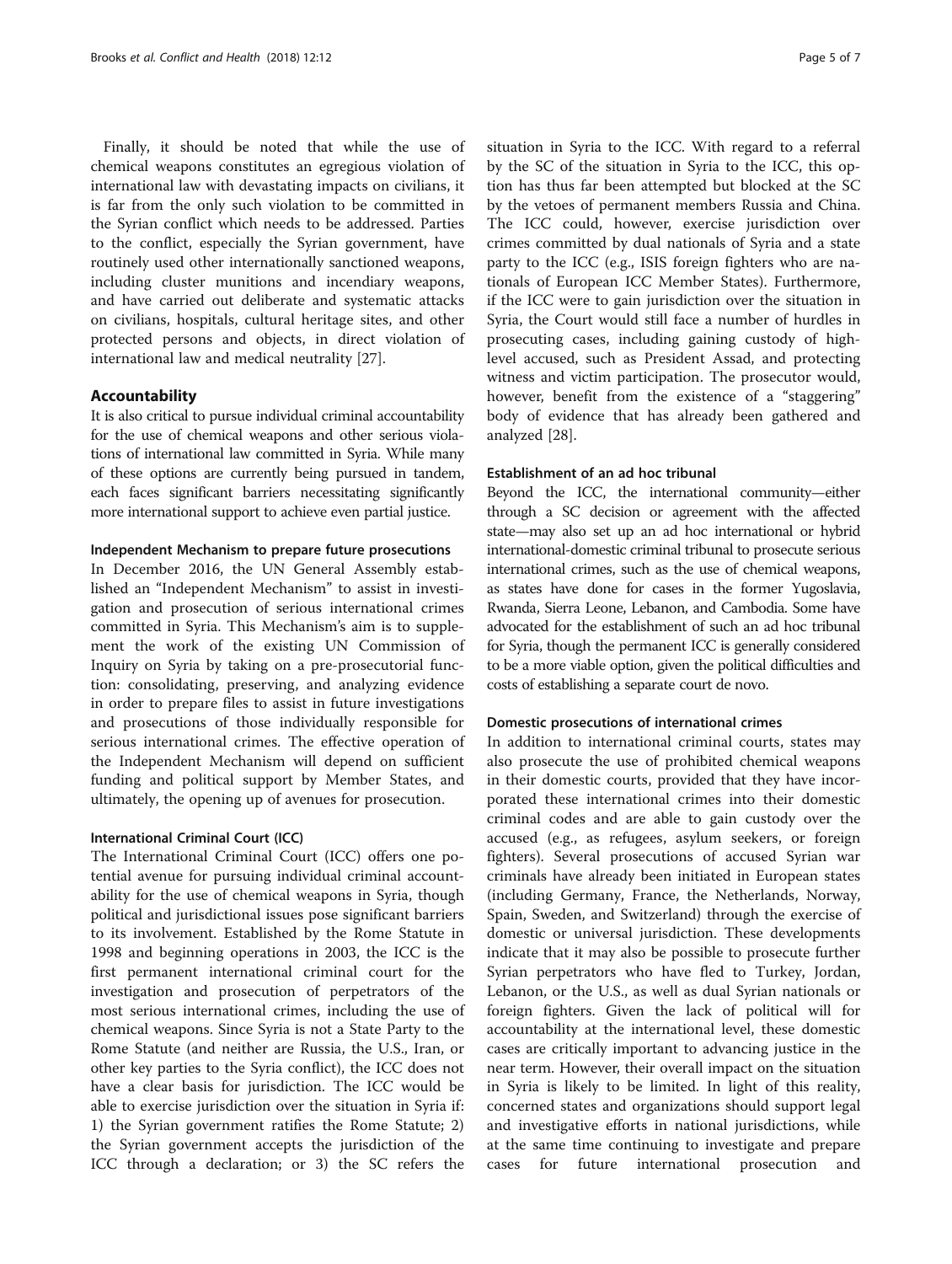continuing diplomatic efforts to open a path to such eventual international criminal prosecution.

#### Conclusion and recommendations

In light of aforementioned challenges posed by the repeated use of prohibited chemical weapons in the Syrian conflict, this article calls upon concerned states, organizations, and individuals—including the U.S.—to respond urgently and unequivocally to these attacks, which represent both a serious breach of international legal and humanitarian norms and a threat to public health. In particular, this paper calls for concrete action to:

- Respond immediately to reduce the risk of chemical weapons being used in future conflicts: The repeated and increasing use of chemical weapons in the Syrian conflict constitutes a disturbing break with a clear and long-standing prohibition which threatens to set a dangerous precedent for future conflicts. If the use of chemical weapons is allowed to become more commonplace, it will seriously threaten the life and health of civilians, humanitarian responders, and military personnel in conflict settings worldwide.
- Continue to support international mechanisms for monitoring and enforcing the prohibition on chemical weapons: Organizations such as the OPCW are critical to monitoring and enforcing international prohibitions on chemical weapons. For this reason, the U.S. and other concerned states should provide robust political, financial, and other support to these institutions, including UN bodies playing a key role in disarmament.
- Support nonproliferation efforts: Such efforts include national cooperative threat reduction programs to prevent the proliferation of chemical, biological and other prohibited weapons in and from Syria, and to increase the capacity of neighboring states to interdict weapons transfers.
- Strengthen commitment to reducing national stockpiles: States—foremost being Russia and the U.S.—which remain behind schedule for completing full disarmament under the CWC should redouble efforts to reach the target of 100% disarmament. This will send a positive signal to other states that chemical weapons have no place in warfare or military arsenals.
- Review and support the preparedness of first responders, humanitarian organizations, and military forces: Given the involvement of an array of military, humanitarian, and other actors in the Syrian conflict, as well as the transnational threat of chemical weapons attacks in the region, it is imperative to review and support preparedness to respond in the event of any future chemical attack.

Responders must have up-to-date preparedness training, personal protective equipment, and medical resources, including adequate and readily available supplies of antidotes including atropine and oximes.

- Support efforts toward criminal accountability for serious violations of international law in Syria: The U.S. and other concerned states and organizations should play a central role in supporting accountability efforts at both the international and national level for the use of chemical weapons as well as other serious violations of IHL.
- Support refugees and other victims of the conflict: The use of chemical weapons in Syria highlights the brutal impact of the conflict on civilians, and the need for states to uphold their commitments to refugee protection in accordance with international law and humanitarian norms, as well as to support other refugee-hosting countries.

#### Abbreviations

2-PAM: Pralidoxime; CWC: Chemical weapons convention; ICC: International criminal court; IHL: International humanitarian law; OPCW: Organisation for the prohibition of chemical weapons; R2P: Responsibility to protect; SC: Security council; UN: United Nations

## Funding

Not applicable

#### Availability of data and materials

Not applicable

#### Authors' contributions

JB and SW analyzed the legal and humanitarian policy aspects of the prohibition on chemical weapons and its implementation in Syria. TE and SK analyzed the humanitarian, health and medical response to the use of chemical weapons. RR initiated and framed the conception and design of the paper, guided the framing of key questions and provided insight on the policy aspects of responding to the use of chemical weapons. FB provided feedback on international humanitarian health and law. All authors read and approved the final manuscript.

#### Authors' information

The authors are affiliated with the Harvard Humanitarian Initiative (HHI), an interfaculty initiative with the mission to advance the science and practice of humanitarian response worldwide through research and education. Based at the Harvard T.H. Chan School of Public Health, HHI serves as the humanitarian arm of Harvard University and brings an interdisciplinary approach to building the evidence base of humanitarian studies and professionalizing the field of humanitarian aid.

### Ethics approval and consent to participate

Not applicable

Consent for publication Not applicable

#### Competing interests

The authors declare that they have no competing interests.

#### Publisher's Note

Springer Nature remains neutral with regard to jurisdictional claims in published maps and institutional affiliations.